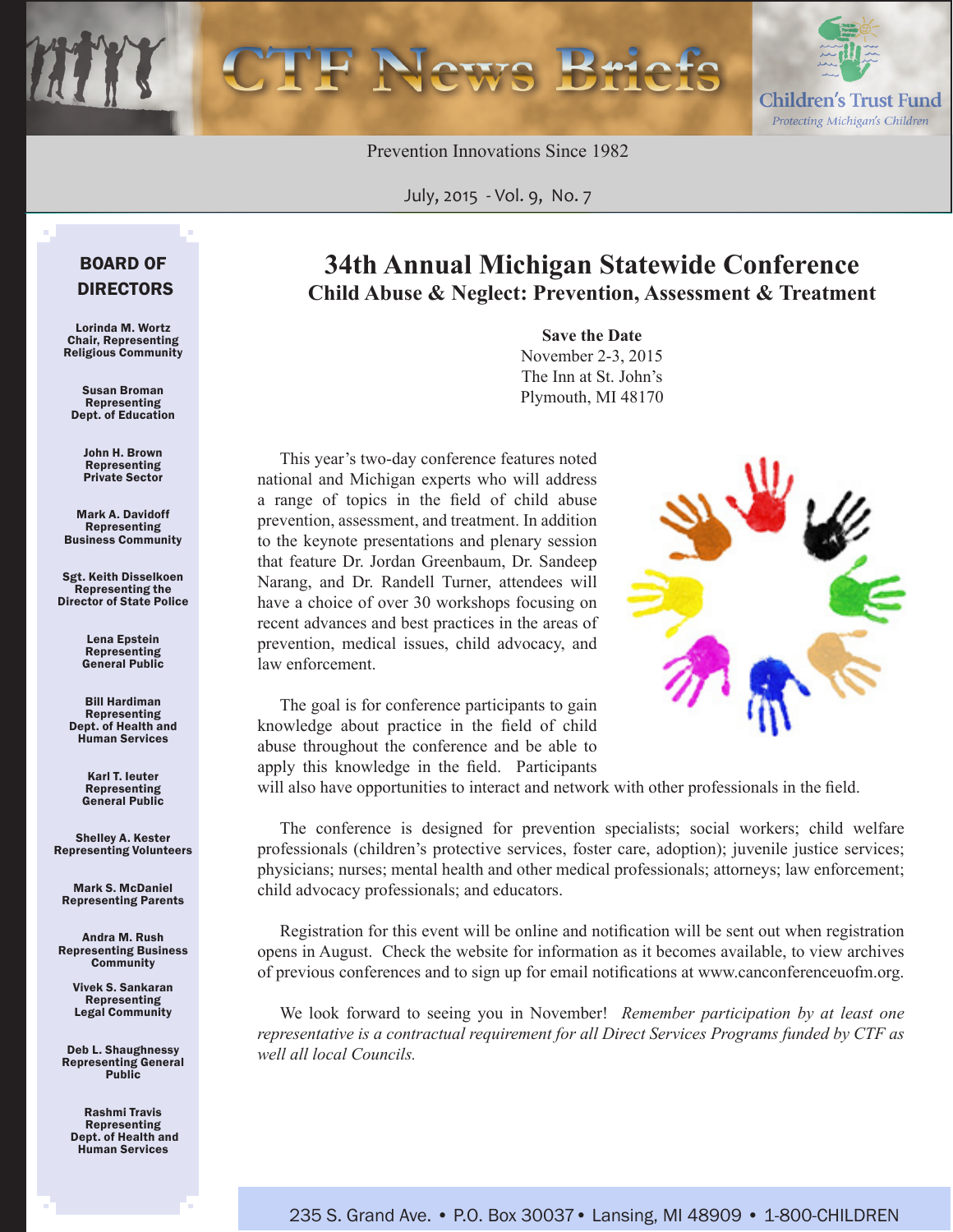# **Local Council News**

### Regional Meetings

CTF regional meetings are now in full swing. The state's Local Councils are divided into 7 regions. On June 30, 2015, we started in Ann Arbor with the southeast regional meeting. These high energy meetings are always enjoyable and fun, affording Local Councils as well as CTF a great opportunity to learn from each other, as well as to reaffirm our dedication to the children and families of Michigan.

Each regional meeting's morning session is being devoted to Parent Leadership. We know that engaging parents in leadership roles within the Local Councils can help sustain strengthen and build organizational capacity. Further, their increased involvement within the greater community can be a significant instrument for positive societal change. This unit includes giving participants an opportunity to evaluate the degree to which parents are engaged in leadership roles within their respective organizations. Councils then complete an exercise to explore and plan for advancing their parent leadership efforts. During the afternoon session topics include council sustainability and capacity building, and fundraising. Throughout the day, priority is given to having attendees collaborate and learn from each other. Attendees leave the session with practical ideas, tools and work plans which they may then take back to share with their council leadership and peers.

Local Councils are welcome and encouraged to bring others from their councils to the regional meetings. CTF provides a continental breakfast and full lunch. Emily makes sure that there is lots of chocolate on-hand for the afternoon. CTF is appreciative of and thanks the following hosting councils for their hard work and efforts in helping to assure a successful day. They include; the Washtenaw, St. Joseph, Ottawa, Saginaw, Otsego, Luce and, Marquette/Alger Counties.

Please contact Emily (wachsbergere@michigan.gov) with any questions about the 4 remaining meetings. The meetings take place from 9am – 4pm ET (except in the Western Upper Peninsula when they'll start at 10am ET/9am CT).

See below for further information about the remaining meetings:

• East: Tuesday, July 28th at either 1311 N. Michigan or Mid-Michigan Children's Museum, 315 W. Genesee Ave, both in Saginaw, MI.

• Northern Lower Peninsula: Thursday, August 8th at St. Mary's Catholic Church 606 N. Ohio Ave.

• Eastern UP Regional Meeting: Tuesday, August 25th at the Village Inn of Newberry, 7552 M 123 Newberry.

• Western UP Regional Meeting: Thursday, August 27th at RESA, 321 East Ohio Street.

# **Youth Thrive Mini-Grants Now Available**

The Center for the Study of Social Policy (CSSP) is delighted to announce a new opportunity for our 15 Youth Thrive Exemplary Initiatives and two Youth Thrive jurisdictions. The Youth Thrive initiative is offering mini-grants of up to \$2,000 to support learning activities that will help your organization build [protective/promotive factors](http://www.cssp.org/reform/child-welfare/youth-thrive/Youth-Thrive-PPF-definitions.pdf) and advance well-being for young people.

Funds can be used to support: a peer-to-peer match or site visit with another organization, training, consultation, participation at a conference or event or some other opportunity that your organization is eager to pursue. For more information, and to complete the short, online application, visit our [Youth Thrive Mini-Grant Application.](https://www.surveymonkey.com/s/YTMiniGrantApplication)

Applications can be submitted at any time up to December 31, 2015. Applicants will receive a response within 6-8 weeks of sending in their application.